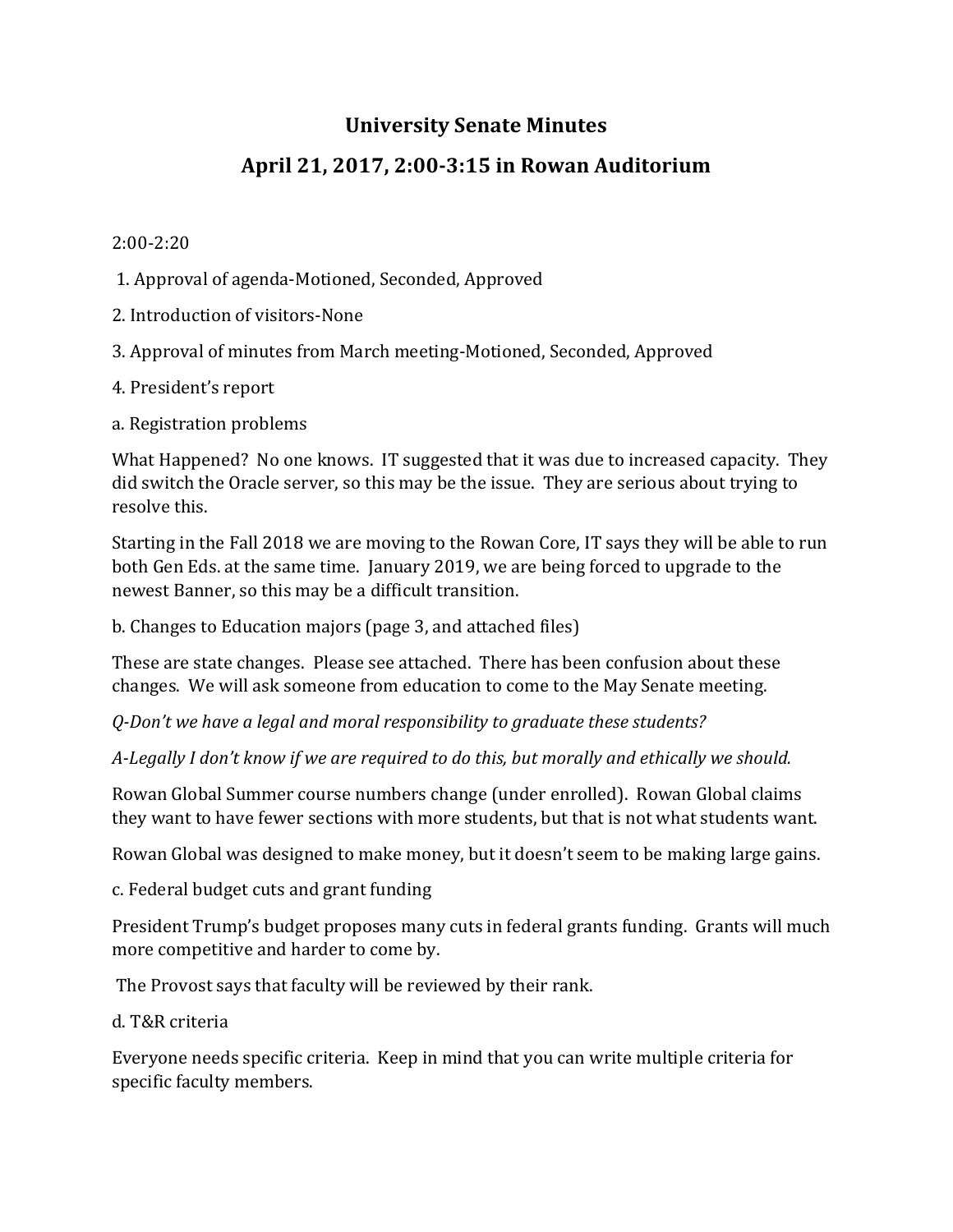*Q-Are we getting a new provost?*

*A-No, we have heard nothing.*

*Q*-Can we talk about what happens at meetings for T & R meetings that include Ken Blank and *Shreek and other deans?*

A- All of the deans meet to discuss candidates for tenure. Since different disciplines have different research expectations, there's sometimes a level of misunderstanding.

e. Fire in Mimosa

No cause was reported. SGA President is asking for donations for students affected.

f. New buildings 

Administration wants to sell or lease current buildings to outside vendors in order to fund new buildings. Will continue to update Senate as these plans develop.

g. Proposed changes to purchase of lab and research supplies

Procurement changed the way you order lab supplies. There is a sole source requisition form if you want to use an outside vendor different from the 3 pre-approved vendors.

If you having ongoing issues, email Shreek or contact Bill.

h. Hipra on West Campus

Spanish Pharmaceutical has purchased 25 acres on West Campus. Up to 200 hires, and this will be the North American Headquarters.

i. 12 month pay for 10 month employees

This will almost, certainly happen for the new fiscal year. All deductions need to come out of the 10 month calculation.

*Q-How will this roll out?*

A-Hopefully, sometime in June there will be an email to opt-in.

March for Science tomorrow in Philadelphia and Washington DC.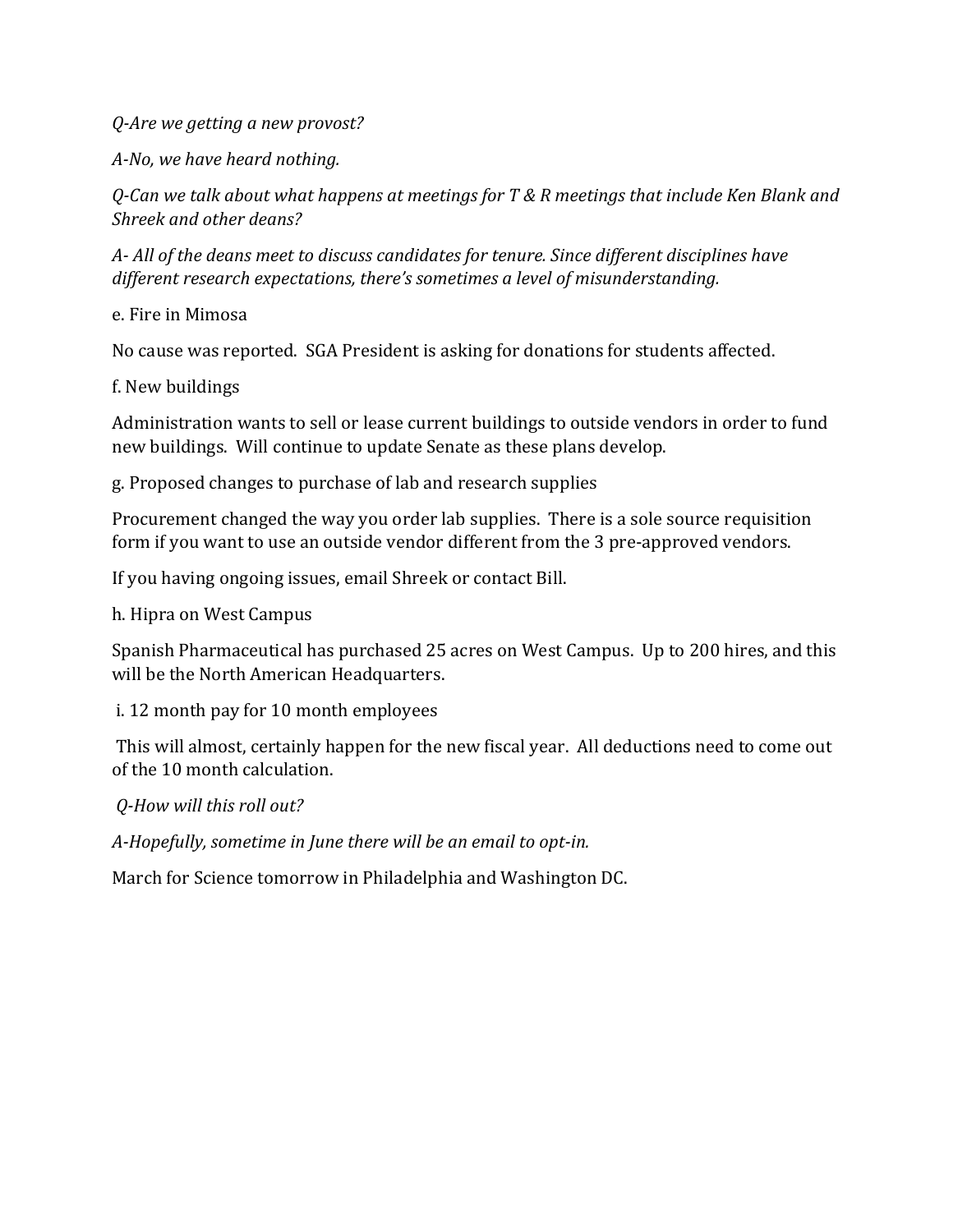## 2:20-2:35

5. Open Period: Roberta Harvey discusses the mission statement (page 4)

Our current mission statement is old and vague. It was created prior to the Medical Schools existing.

Strategic Priority Council charged The Mission Statement Task Force to change the current mission statement.

Finished draft of statement provided to Senate to provide comments. The task force is not crafting a new mission. We are writing a new mission statement for the Middle States Self-Study. This needs to explain all the things the University has been doing and trying to accomplish. Looked at past Rowan mission statements and other models. We did not want a typical or conventional mission statement, we wanted something more unique. The task force decided to go with a shorter mission statement with subsets of information.

In 2013 we received a new designation from the state as a designated research university. Not a lot of clarity on what this means for Rowan. The new mission statement does not address this designation due to this uncertainty. This will not be the 5 or 10 year mission statement. This may new 2-3 year mission statement.

*Q-Should we read anything into the ordering of these things? For example, revenue generation.* Is this a random ordering of the pillars or values?

A-No intention in the order. Middle States asks what drives your decisions. Revenue, student *services, etc.*

*Q-Last year Tobey Oxholm pushed through a Statement of Principles, is this connected?*

*A-No that dealt with compliance issues, to publish policy.*

*Q-In the Access Pillar, you list items, then add on "including medicine" and the medical schools* are mentioned throughout. Please help us understand the rationale for explicitly including *medicine?*

A-This is because Medicine is new to our institution and rare for an institution of our type to *have medical schools. It is also a reminder and a way to be inclusive of SOM. Many Universities do not integrate their medical schools into their main undergraduate campus.* 

*Q-Visually having Inclusivity should be at the top of the list. Again, why are these ordered in this way?*

A-We can look at the order again before we finalize.

Q-What are human capacity, infrastructure, and resource capacity referring to in this statement?